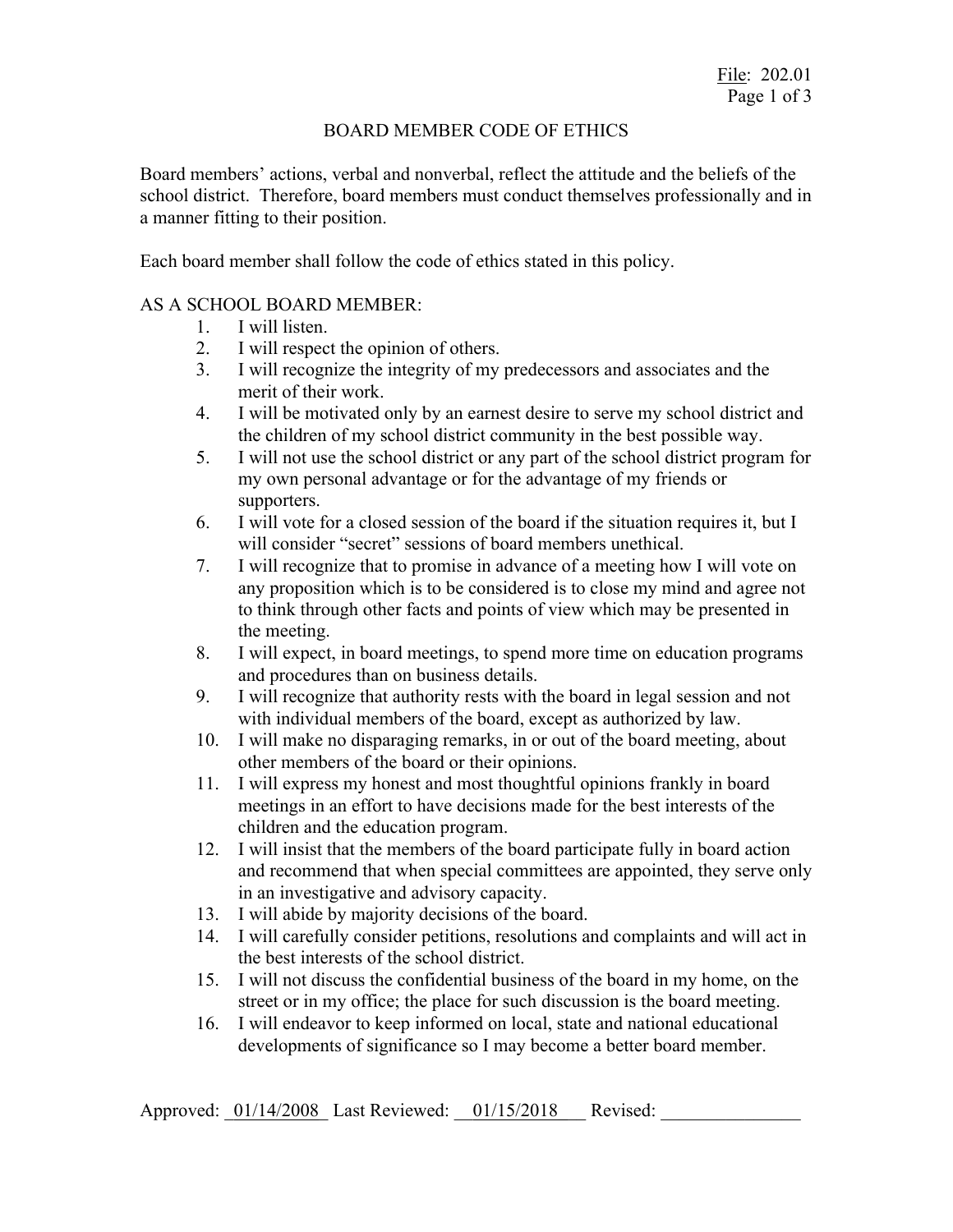# IN MEETING MY RESPONSIBILITY TO MY SCHOOL DISTRICT COMMUNITY:

- 1. I will consider myself a trustee of public education and will do my best to protect it, conserve it, and advance it, giving to the children of my school district community the educational facilities that are as complete and adequate as it is possible to provide.
- 2. I will consider it an important responsibility of the board to interpret the aims, methods and attitudes of the school district to the community.
- 3. I will earnestly try to interpret the needs and attitudes of the school district community and do my best to translate them into the education program of the school district.
- 4. I will attempt to procure adequate financial support for the school district.
- 5. I will represent the entire school district rather than individual electors, patrons or groups.
- 6. I will not regard the school district facilities as my own private property but as the property of the people.

## IN MY RELATIONSHIP WITH THE SUPERINTENDENT AND EMPLOYEES:

- 1. I will function, in meeting the legal responsibility that is mine, as part of a legislative, policy-forming body, not as an administrative officer.
- 2. I will recognize that it is my responsibility, together with that of my fellow board members, to see the school district is properly run and not to run them myself.
- 3. I will expect the school district to be administered by the best-trained technical and professional people it is possible to procure within the financial resources of the school district.
- 4. I will recognize the superintendent as executive officer of the board.
- 5. I will work through the administrative employees of the board, not over or around them.
- 6. I will expect the superintendent to keep the board adequately informed through oral and written reports.
- 7. I will vote to hire employees only after the recommendation of the superintendent has been received.
- 8. I will insist that contracts be equally binding on teachers and board.
- 9. I will give the superintendent power commensurate with the superintendent's responsibility and will not in any way interfere with, or seek to undermine, the superintendent's authority.
- 10. I will give the superintendent friendly counsel and advice.
- 11. I will present any personal criticism of employees to the superintendent.
- 12. I will refer complaints to the proper administrative officer.

### TO COOPERATE WITH OTHER SCHOOL BOARDS:

1. I will not employ a superintendent, principal or teacher who is already under contract with another school district without first securing assurance from the proper authority that the person can be released from contract.